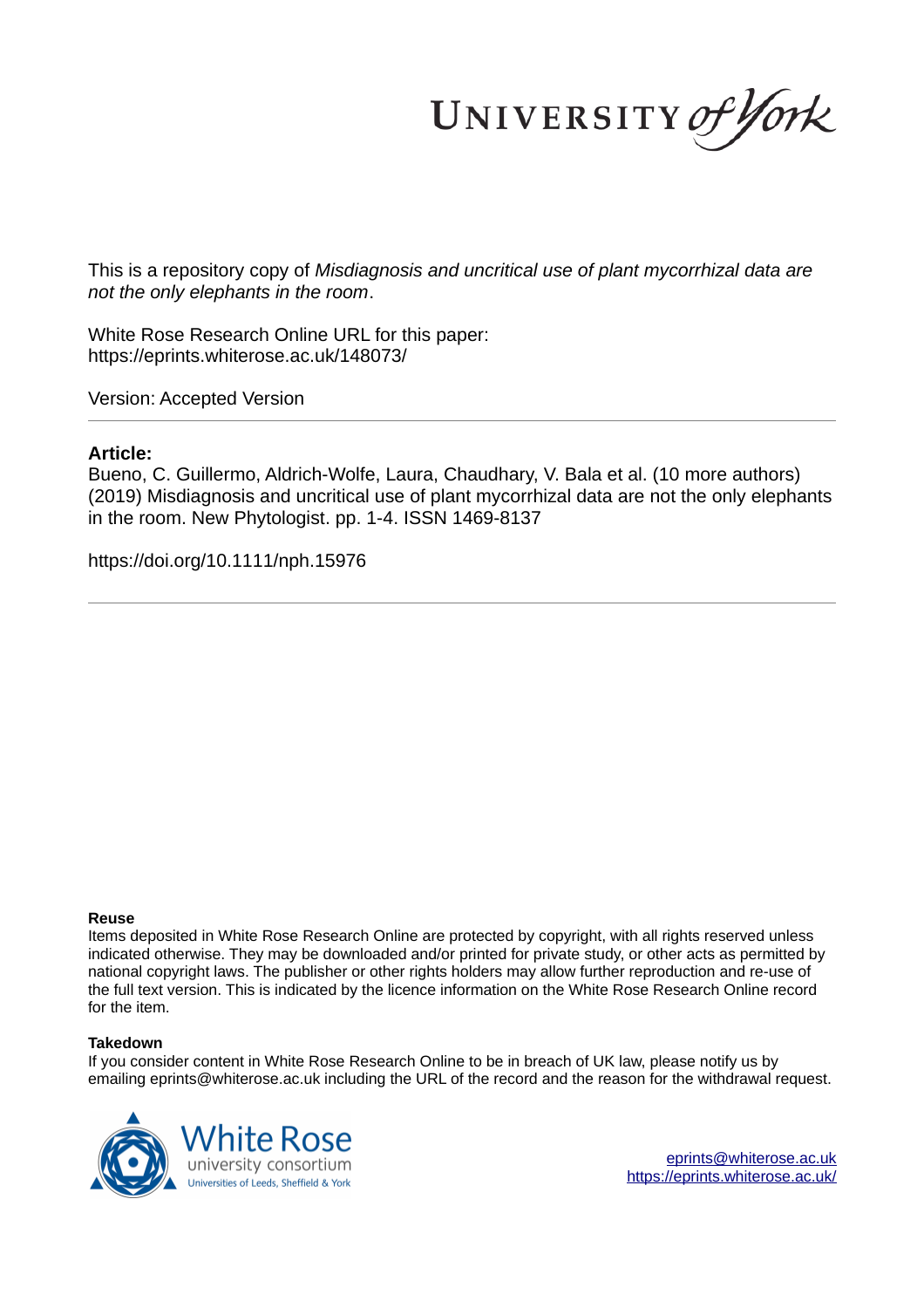

## **Misdiagnosis and uncritical use of plant mycorrhizal data are not the only elephants in the room: A response to Brundrett & Tedersoo (2018) 'Misdiagnosis of mycorrhizas and inappropriate recycling of data can lead to false conclusions'.**

| Journal:                         | <b>New Phytologist</b>                                                                                                                                                                                                                                                                                                                                                                                                                                                                                                                                                                                                                                                                                                                                                                                                                                                                                                                                                                                                                       |
|----------------------------------|----------------------------------------------------------------------------------------------------------------------------------------------------------------------------------------------------------------------------------------------------------------------------------------------------------------------------------------------------------------------------------------------------------------------------------------------------------------------------------------------------------------------------------------------------------------------------------------------------------------------------------------------------------------------------------------------------------------------------------------------------------------------------------------------------------------------------------------------------------------------------------------------------------------------------------------------------------------------------------------------------------------------------------------------|
| Manuscript ID                    | NPH-L-2019-29346.R1                                                                                                                                                                                                                                                                                                                                                                                                                                                                                                                                                                                                                                                                                                                                                                                                                                                                                                                                                                                                                          |
| Manuscript Type:                 | L - Letter                                                                                                                                                                                                                                                                                                                                                                                                                                                                                                                                                                                                                                                                                                                                                                                                                                                                                                                                                                                                                                   |
| Date Submitted by the<br>Author: | n/a                                                                                                                                                                                                                                                                                                                                                                                                                                                                                                                                                                                                                                                                                                                                                                                                                                                                                                                                                                                                                                          |
| Complete List of Authors:        | Bueno, Guillermo; University of Tartu, Department of Botany<br>Aldrich-Wolfe, Laura; North Dakota State University, Biological Sciences<br>Chaudhary, Bala; DePaul University, Department of Environmental<br>Science and Studies<br>Gerz, Maret; University of Tartu, Department of Botany, Institute of<br>Ecology and Earth Sciences. Lai 40. EE 51005<br>Helgason, Thorunn; University of York, Department of Biology;<br>Hoeksema, Jason; University of Mississippi, Department of Biology<br>Klironomos, John; University of British Columbia, Department of Biology<br>Lekberg, Ylva; MPG Ranch, Soil Ecology; University of Montana,<br>Ecosystem and Conservation Sciences<br>Leon, Daniela; University of Tartu, Department of Botany<br>Maherali, Hafiz; University of Guelph, Integrative Biology;<br>Öpik, Maarja; University of Tartu, Department of Botany<br>Zobel, Martin; University of Tartu, Department of Botany<br>Moora, Mari; University of Tartu, Department of Botany, Institute of<br>Ecology and Earth Sciences; |
| Key Words:                       | plant mycorrhizal type, plant mycorrhizal status, facultative mycorrhiza,<br>obligate mycorrhiza, non-mycorrhizal plants, databases, diagnosis error,<br>arbuscular mycorrhiza                                                                                                                                                                                                                                                                                                                                                                                                                                                                                                                                                                                                                                                                                                                                                                                                                                                               |
|                                  |                                                                                                                                                                                                                                                                                                                                                                                                                                                                                                                                                                                                                                                                                                                                                                                                                                                                                                                                                                                                                                              |

# **SCHOLARONE™ Manuscripts**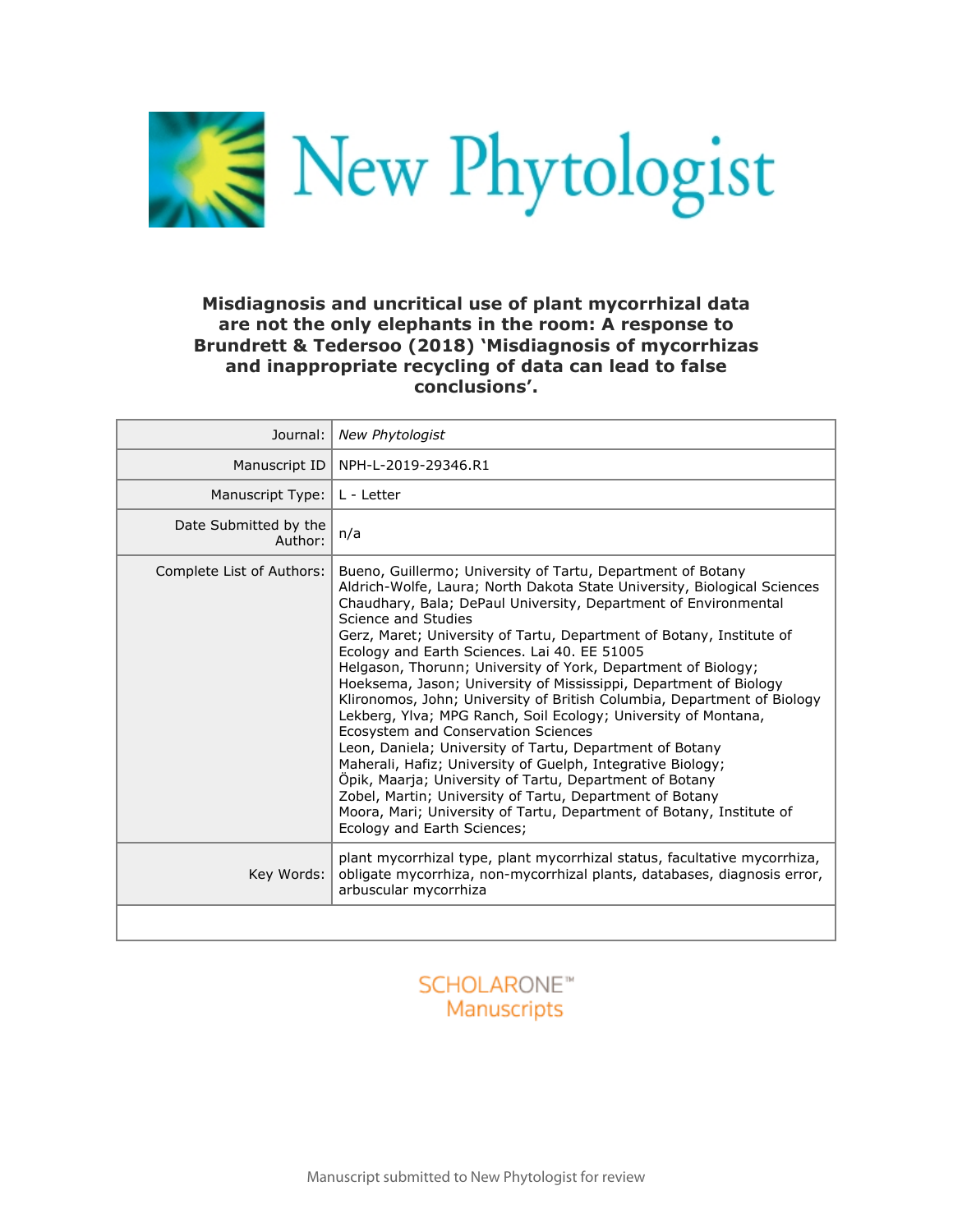- **Misdiagnosis and uncritical use of plant mycorrhizal data are not the only elephants in the**
- **room: A response to Brundrett & Tedersoo (2018) 'Misdiagnosis of mycorrhizas and**
- **inappropriate recycling of data can lead to false conclusions'.**
- 4 C. Guillermo Bueno<sup>1\*</sup>, Laura Aldrich-Wolfe<sup>2</sup>, V. Bala Chaudhary<sup>3</sup>, Maret Gerz<sup>1</sup>, Thorunn
- 5 Helgason<sup>4</sup>, Jason D. Hoeksema<sup>5</sup>, John Klironomos<sup>6</sup>, Ylva Lekberg<sup>7,8</sup>, Daniela Leon<sup>1</sup>, Hafiz
- 6 Maherali<sup>9</sup>, Maarja Öpik<sup>1</sup>, Martin Zobel<sup>1</sup> & Mari Moora<sup>1\*</sup>.
- <sup>1</sup>Institute of Ecology and Earth Sciences, Department of Botany, University of Tartu, 40 Lai St.,
- 51005 Tartu, Estonia.
- Sciences, North Dakota State University, P.<br>
1991 Contract University<br>
1991 University of York, Heslington, York, YO10<br>
1991 P.O. Box 1848, University of Mississippi, University of British Columbia<br>
1998 P.Aanagan, 9 <sup>2</sup>Department of Biological Sciences, North Dakota State University, P.O. Box 6050, Fargo, ND
- 58108, USA
- Department of Environmental Science and Studies, DePaul University, 1110 West Belden Ave,
- Chicago, IL 60614-2245
- Department of Biology, University of York, Heslington, York, YO10 5DD, UK
- Department of Biology, P.O. Box 1848, University of Mississippi, University, MS, 38677, USA
- Department of Biology, University of British Columbia—Okanagan, Kelowna, BC V1V 1V7,
- Canada
- MPG Ranch, 1001 S. Higgins Ave, Missoula MT 59801, USA
- Department of Ecosystem Conservation Sciences, University of Montana, Missoula, MT, 59812,
- USA
- Department of Integrative Biology, University of Guelph, 50 Stone Road East, Guelph, ON,
- N1G2W1, Canada
- \*Authors for correspondence: email mari.moora@ut.ee (MM); email cgbuenog@gmail.com
- (CGB)
- Word count: 2160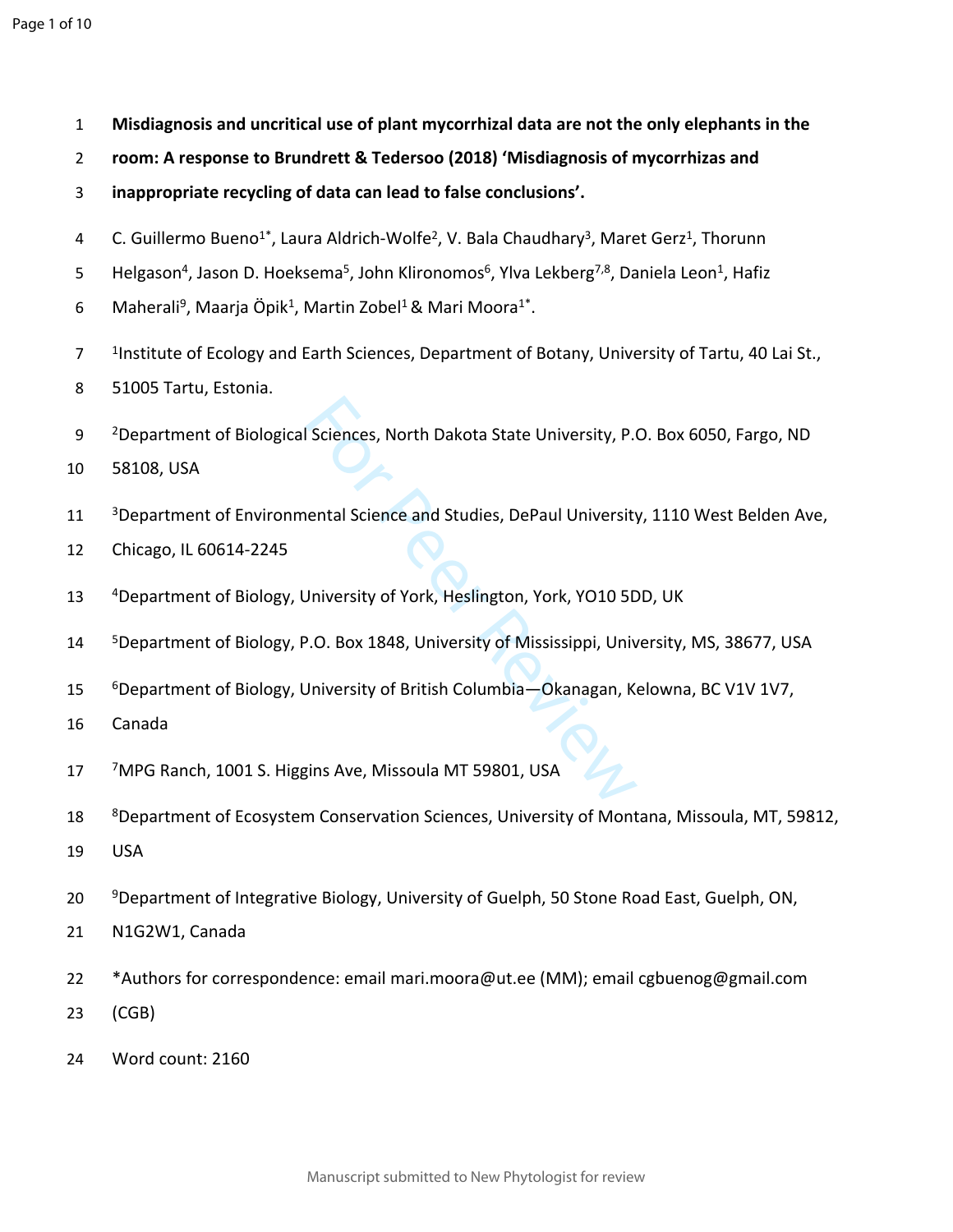Page 2 of 10

 There is increasing interest in using plant mycorrhizal traits – characteristics related to a plant's ability to form mycorrhizal symbiosis – to understand the role of mycorrhizas within and across communities, ecosystems and biogeographical regions (Moora, 2014; Tedersoo, 2017). Recent studies incorporating plant mycorrhizal traits, mainly mycorrhizal type (e.g. ecto-, ericoid-, arbuscular-, and non-mycorrhizal; ECM, ERM, AM, NM) and mycorrhizal status (obligately and facultatively mycorrhizal; OM, FM; e.g. Correia et al. 2018; Gerz et al. 2018), have assigned trait values from published empirical data for plant species of interest. Dedicated efforts to build and improve databases of empirical plant mycorrhizal traits (e.g. Chaudhary et al. 2016; Bueno et al. 2017) are making these resources increasingly comprehensive, transparent and accessible.

ese resources increasingly comprenensive, they by Brundrett and Tedersoo (2019) highlight.<br>
In mycorrhizal traits to plant species and critic<br>
por argue that the use of such trait database<br>
ropriate' due to two underapprec A recent viewpoint paper by Brundrett and Tedersoo (2019) highlights several challenges connected with assigning mycorrhizal traits to plant species and criticizes the use of mycorrhizal trait databases. The authors argue that the use of such trait databases (which they refer to as "recycled data") is 'inappropriate' due to two underappreciated problems: the databases (i) may include 'mycorrhizal trait allocation errors' due to misidentification of root mycorrhizal structures; or (ii) may contain data derived using diagnostic criteria that are flawed. They propose instead (1) diagnostic criteria for defining mycorrhizas that make specific assumptions about the biology of the interaction, and (2) checking databases against their curated list, derived from prior experience of assigning mycorrhizal traits to plant species (hereafter referred to as a 'standard reference', Brundrett, 2009; Tedersoo, 2017). Although we fully agree that standard protocols are required, there are several questions raised by the Brundrett and Tedersoo (2019) viewpoint that deserve critical consideration if consensus is to be reached among researchers in the field: 1) should the presence of minimum number of arbuscules define the AM symbiosis; 2) does plant taxonomy accurately predict plant mycorrhizal traits (i.e. high phylogenetic trait conservatism); 3) should the results of published studies be considered 'incorrect' when they do not match this, or any proposed, 'standard reference'? Below, we discuss these three questions and address an additional topic that arises from consideration of Brundrett and Tedersoo's criticisms of prior research: 4) the level of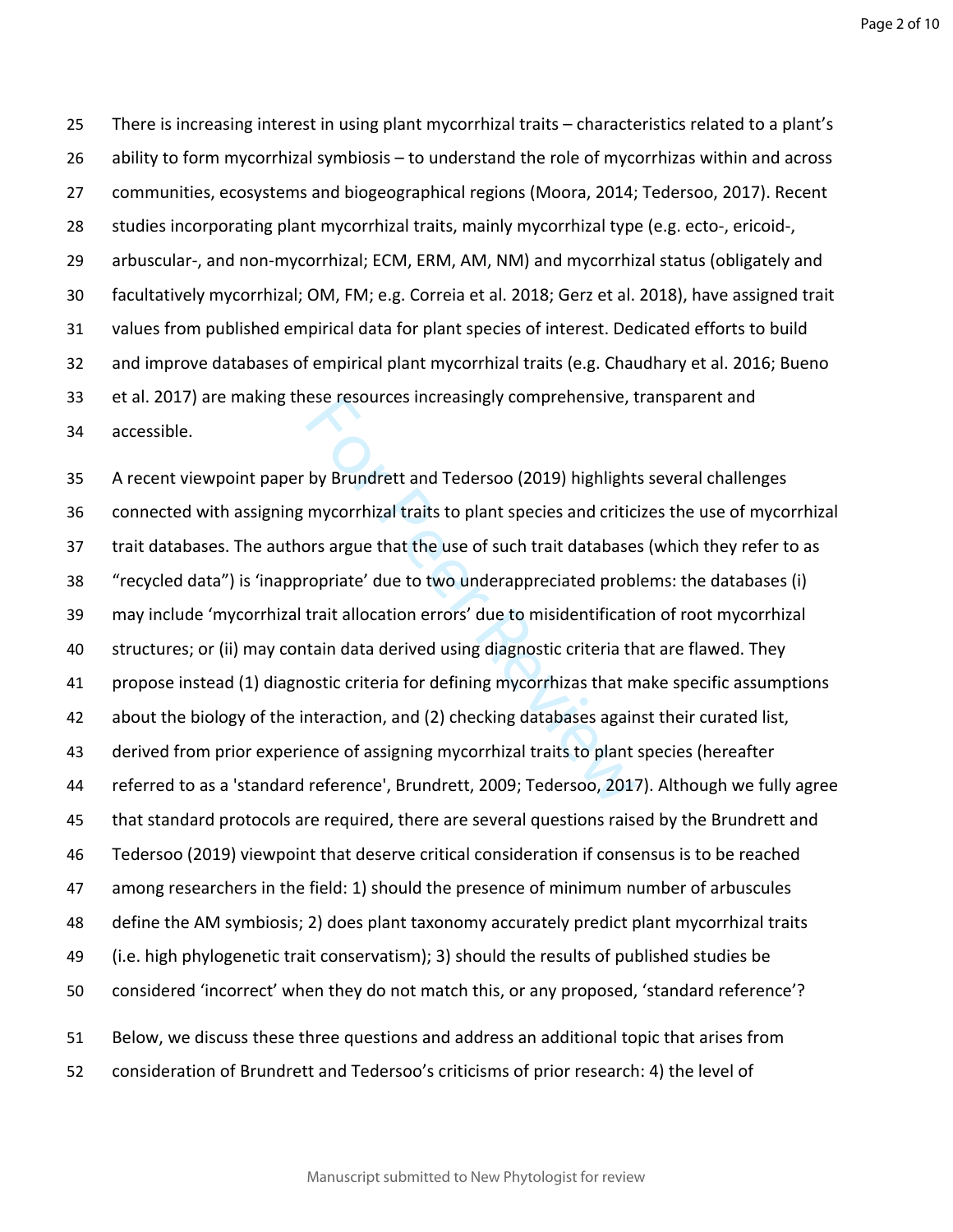transparency involved in building plant mycorrhizal trait databases and directions for future research.

## **Point 1. Should the presence of arbuscules define AM plants?**

its, such as improved biotic and abiotic stres<br>d habitat for the fungal partner (Brundrett,  $\lambda$ <br>ne symbiosis. Thus, in our opinion, the criter<br>ses solely on the nutritional exchange, is too<br>rrgue that AM plant species sho Symbiosis describes any intimate association of two organisms, while mutualism is an association that provides benefits for both. Mycorrhizal symbiosis is often interpreted as a mutualism, but depending on the environmental conditions in nature, the association varies along a continuum from mutualism to parasitism (Johnson *et al.*, 1997; Johnson & Graham, 2013). The nutritional benefit of mycorrhizal interactions to plants has received most attention, but non-nutritional benefits, such as improved biotic and abiotic stress tolerance for host plants (Delavaux *et al.*, 2017) and habitat for the fungal partner (Brundrett, 2002), can occur and are also potential drivers of the symbiosis. Thus, in our opinion, the criterion proposed by Brundrett and Tedersoo, which focuses solely on the nutritional exchange, is too limited. Furthermore, Brundrett and Tedersoo argue that AM plant species should be defined by mycorrhizal structures devoted to nutrient exchange: the presence of arbuscules. While the presence of arbuscules could indicate P-transfer (if arbuscules are functional), the absence of arbuscules does not necessarily mean that nutrients are not transferred. For example, nutrient exchange in AM also occurs through hyphal coils (Paris colonization type) with no arbuscules involved (Dickson, 2004), or even in the absence of coils and arbuscules (Manjarrez *et al.*, 2010). Besides, the lifetime of arbuscules is short, and their presence depends on plant developmental stage (Montero & Paszkowski, 2018), meaning that detection of arbuscules is context dependent and practically challenging (Vierheilig *et al.*, 2005). Therefore, the distinction between AM plants (with arbuscules) and non-mycorrhizal (NM) plants with 'Glomeromycotan Fungal Colonization' (with no arbuscules or non-functional ones) based on potential nutritional function or lack thereof (Brundrett and Tedersoo 2019), is inconsistent with published observations. Also, any criterion that is based on terms such as "few", "many" and "low" (Table 1, Brundrett and Tedersoo 2019) is subjective. Based on this, we think it is premature to use the definition of AM proposed by Brundrett and Tedersoo 2019 and advocate for the more inclusive morphological criterion previously proposed by Smith & Read (2008), which is based only on root intracellular colonization by glomeromycotinan fungi. This definition is widely applicable to the different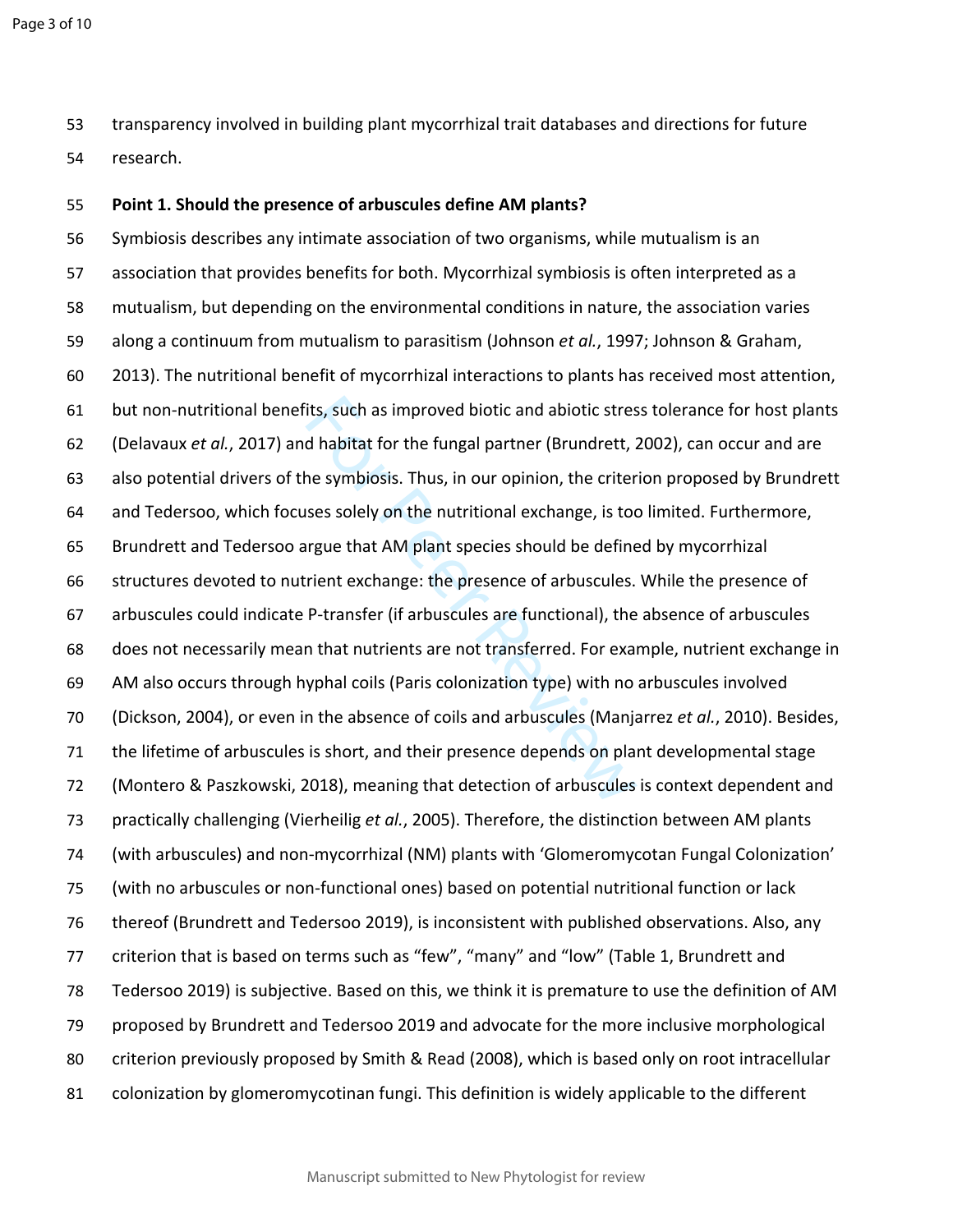Page 4 of 10

 contexts that occur in nature (e.g., during development of mycorrhizal fungal colonization, plant-specific developmental stages, seasonal and soil fertility variation) and avoids any criteria linked to a function (i.e., nutritional, non-nutritional) of the symbiosis, where the degree of mutualism may fluctuate independently from morphological structures. Moreover, in ECM plants, N-transfer does not necessarily require a Hartig net (Sa *et al.*, 2019). This demonstrates that for ECM symbiosis there are potential new discoveries that may change our understanding about the functioning of mycorrhizal symbiosis. It is our hope, however, that a definition encompassing all the complexities of the mycorrhizal symbiosis will evolve as our knowledge advances.

## **Point 2. Can plant taxonomy be a reliable predictor of plant mycorrhizal traits?**

my be a reliable predictor of plant mycorrh<br>proposed a 'standard reference' for checking<br>portains potential errors. This 'standard reference<br>in that mycorrhizal traits can be assigned to s<br>its, such as families or genera. Brundrett and Tedersoo proposed a 'standard reference' for checking whether any new list of plant mycorrhizal traits contains potential errors. This 'standard reference' approach is based, in part, on the assumption that mycorrhizal traits can be assigned to species by extrapolating from higher taxonomic units, such as families or genera. The approach relies on the expectation that plant mycorrhizal traits are phylogenetically conserved within plant families or genera to a degree that allows predictions to be made. However, this assumption is not always justified. Taxonomy based extrapolations at lower taxonomic levels (e.g. within families and genera) may be more suitable for some mycorrhizal types (ECM, ERM, ORM), where well-studied plant groups are expected to exhibit highly conserved mycorrhizal traits. However, the approach could even yield errors in these groups because assumptions about the uniformity of mycorrhizal traits within well-studied plant groups are regularly disproved. For example, the ECM association was unexpectedly documented (based on morphology) in *Pulsatilla patens* (Hoeksema *et al.*, 2018), a species belonging to a family (Ranunculaceae) that contains a number of species, including *P. patens*, that have been shown experimentally to be highly dependent on AM symbiosis (Moora *et al.*, 2004).

 A recent comparison of the Brundrett and Tedersoo's 'standard reference' and literature- derived databases of European plant species indicated frequently diverging mycorrhizal trait assignment. Based on the literature databases, only 19% and 6% of plant families (out of 75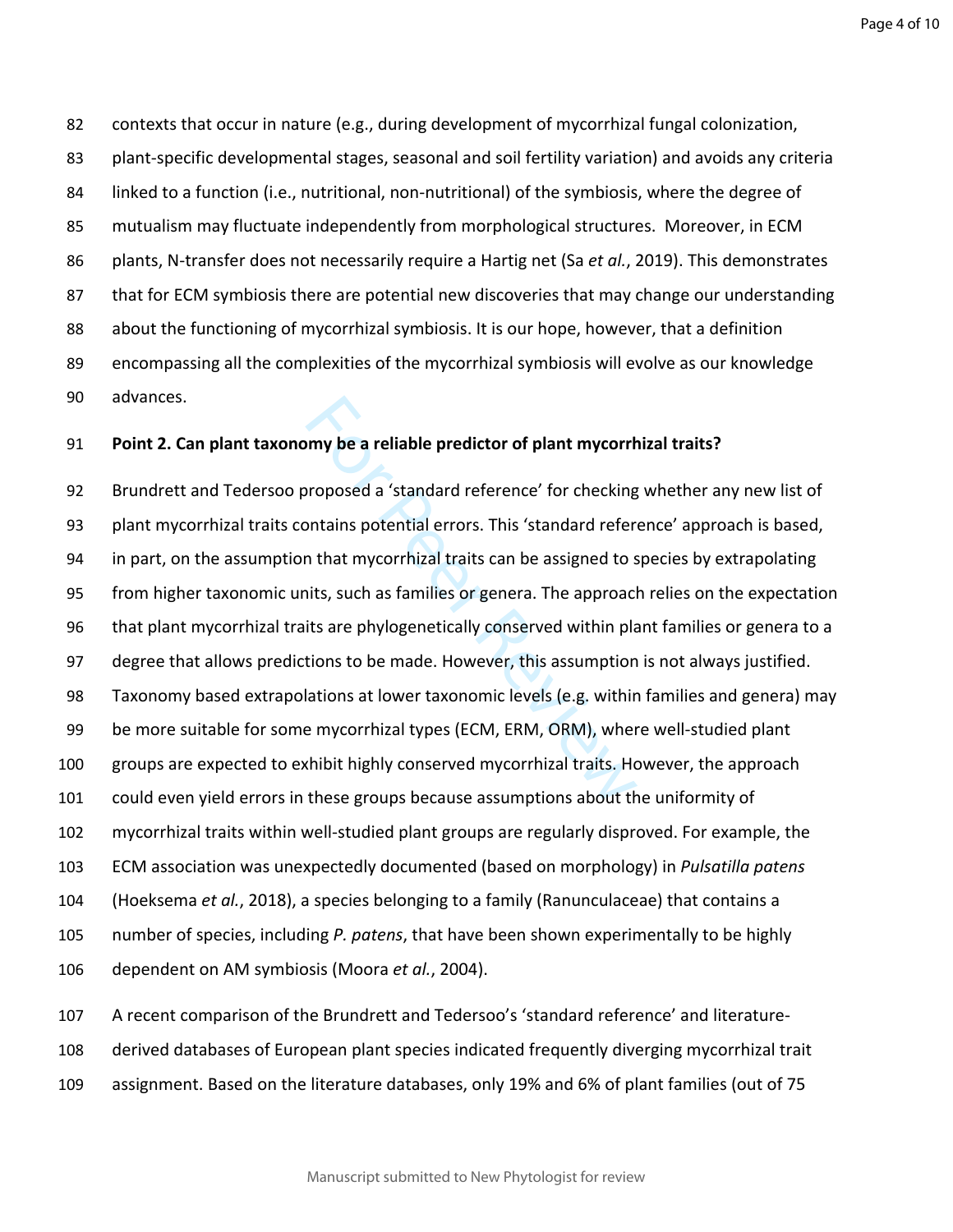European plant families with more than five studied species) comprised a single plant mycorrhizal type or status, respectively (Bueno *et al.*, 2019). One cause for low phylogenetic conservatism in mycorrhizal traits is that some plant species have adapted to different environmental conditions in a way that elicits changes in mycorrhizal traits (Gerz *et al.*, 2018). For instance, Osborne et al. (2018) recently described how adaptation to different soil conditions was accompanied by a divergence of mycorrhizal traits in sister palm species. This type of adaptation has not been systematically explored, but it may explain why phylogeny is not a consistently reliable tool for determining plant mycorrhizal traits within plant families or genera.

oted by Bueno et al. (2019) and the limited ver than 5% of all plant species; Brundrett 2<br>predictability of plant mycorrhizal traits from<br>d adherence to this assumption could lead to<br>verge from expectations or a new type o Given the discrepancies noted by Bueno et al. (2019) and the limited volume of existing plant mycorrhizal trait data (fewer than 5% of all plant species; Brundrett 2009) we argue that strong generalizations about the predictability of plant mycorrhizal traits from plant taxonomy are unwarranted. In fact, rigid adherence to this assumption could lead to misdiagnosis when newly explored plant species diverge from expectations or a new type of mycorrhizal association is discovered for a plant species. Therefore, care needs to be taken in making predictions based on plant's taxonomic placement, particularly for AM and NM types or FM status, which are less phylogenetically conserved than ECM, ERM and ORM types (Maherali *et al*., 2016; Bueno *et al.*, 2019). The amount of putative misclassification errors seems directly related to the level of taxonomy extrapolated, being higher within plant families than within genera (Bueno et *al.,* 2019). Still, in contexts where the available evidence is absent for a high number of species, plant phylogenetic relationships, which are not yet fully resolved (APG, 2016), could be used as a reasonable starting point for formulating hypotheses regarding missing plant mycorrhizal traits, but those hypotheses should be tested and not be assumed to be correct in advance. We advocate for a more flexible view of mycorrhizal symbioses, where plant and fungal partners, as well as our knowledge about them, are constantly evolving (Selosse *et al.*, 2018) . Overall, more empirical research, observing and analyzing mycorrhizal fungal colonization of plant species in natural systems is needed to overcome limitations, improve our extrapolations and hypotheses, and ultimately build our knowledge of mycorrhiza on more solid ground.

## **Point 3. Constructing a 'standard reference'**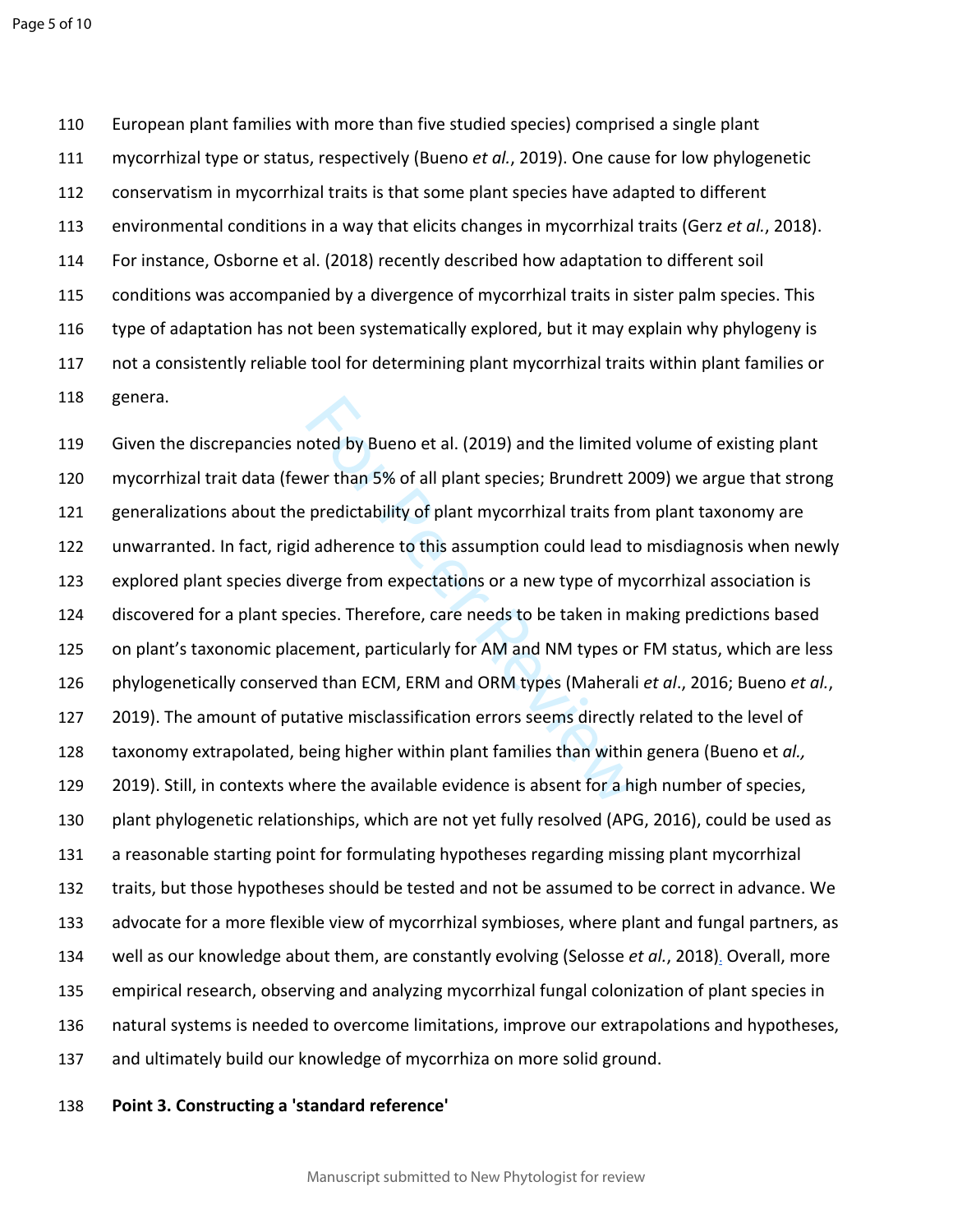Page 6 of 10

ons used by researchers to assign mycorrhizations without appropriate analytical and/or<br>e that prior conclusions were incorrect (Table do not think that researchers should be dissel<br>disregard the output of analyses stemmin We agree with Brundrett and Tedersoo that detailed comparison with a critical review of knowledge accumulated in the field is necessary to contextualize new findings. However, there are unstated assumptions in the 'standard reference' proposed by Brundrett and Tedersoo that should be addressed in order for the field to advance. First, the binary evaluation ('correct' or 'incorrect') of earlier studies disregards differences in the conceptual frameworks or definitions used by those studies. We are not suggesting that existing databases are error free, but genuine errors in plant mycorrhizal traits need to be distinguished from variation that is generated by using alternate, but still valid definitions of the mycorrhizal symbiosis (see point 1). Given differences in the definitions used by researchers to assign mycorrhizal traits, opinions about the conclusions of prior studies without appropriate analytical and/or empirical support should not be treated as evidence that prior conclusions were incorrect (Table 4, Brundrett & Tedersoo 2019). In light of this, we do not think that researchers should be dissuaded from using curated databases, nor inherently disregard the output of analyses stemming from them without first examining the assumptions, objectives and definitions used by the authors. Second, it should be noted that the 'standard reference' cited in Brundrett and Tedersoo's viewpoint did not appear to be presented with detailed references or supporting information that could justify decisions about each family assignment to a mycorrhizal type or status (See point 4).

## **Point 4. Towards a transparent database of mycorrhizal traits and future research**

 Any methodological approach is expected to be independently reproducible. Reproducibility is enabled by a clear methodological description that includes the criteria, background information and evidence used to justify conceptual or analytical decisions ('Towards transparency', 2014; Powers & Hampton, 2018). This is crucial if methodologies are to be assessed, discussed and improved in light of both conceptual developments and the availability of new information. To achieve this, we suggest that the research community strives to build a standard reference that represents a review of empirical evidence for all examined species, providing references and evidence to support mycorrhizal trait assignment (by morphological and ideally by functional features), and highlighting known uncertainties and knowledge gaps for which more empirical research is needed.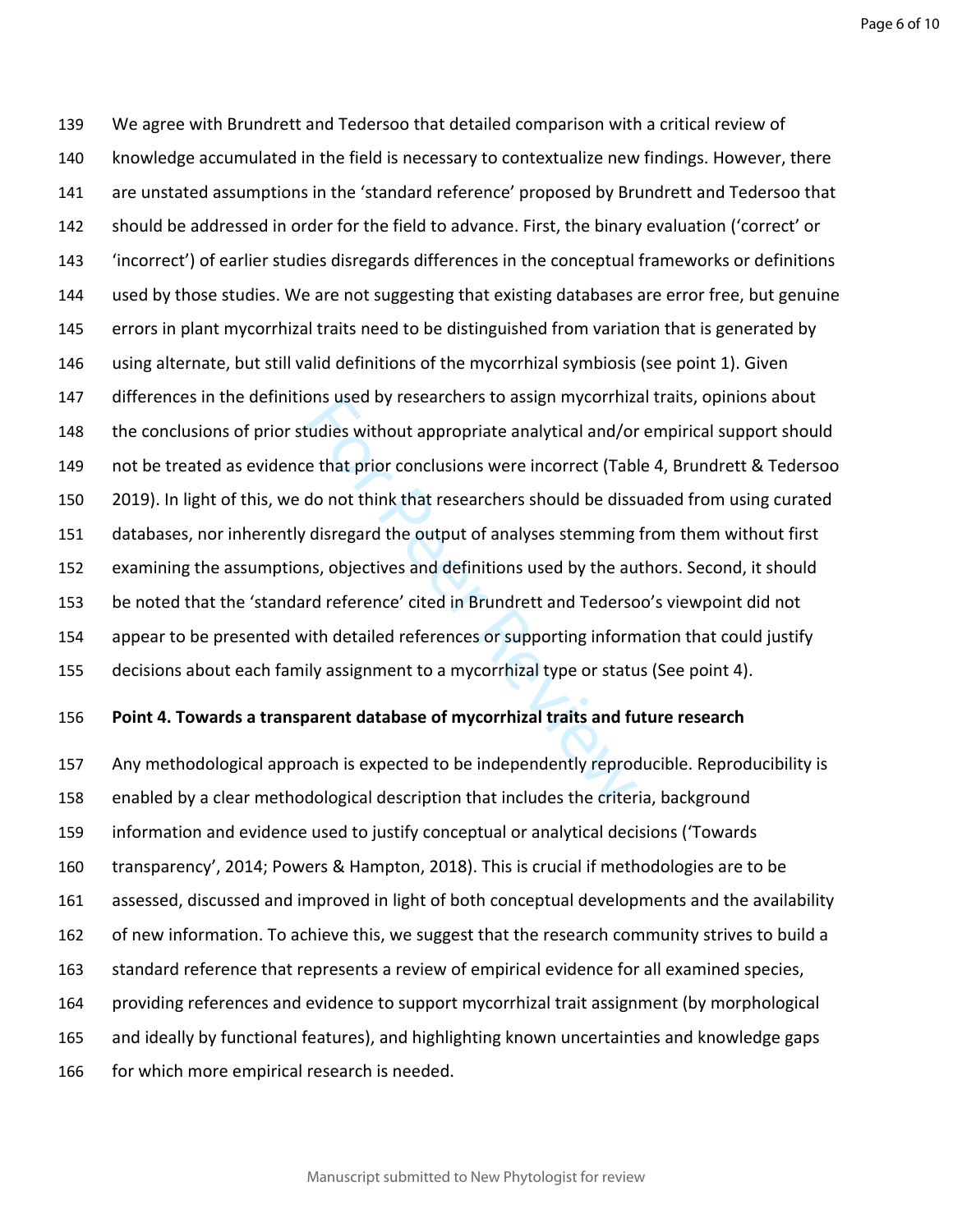o capture reatures or the symplosis that we<br>meetings and forums such as ICOM (Internat<br>concerted effort to account for this complex<br>y for future multidisciplinary work and enab<br>vel roles of the symbiotic partners. This app We hope that the discussion prompted by Brundrett and Tedersoo's viewpoint draws attention to a lack of consensus about core concepts in mycorrhizal ecology and provides incentive for researchers to openly discuss the various challenges, and to agree on core concepts. Moving forward, we advocate that researchers are transparent about the different conceptual frameworks used to make plant mycorrhizal trait assignments in their studies, and that readers consider such frameworks when drawing inferences from those studies. To spur expansion of the empirical knowledge base, we advocate the development of more inclusive definitions of mycorrhizal symbiosis and suggest that researchers strive to reach consensus on suitable definitions that allow us to capture features of the symbiosis that we are just beginning to discover. In this respect, meetings and forums such as ICOM (International Conference on Mycorrhiza) are ideal. A concerted effort to account for this complexity in detailed data collation will pave the way for future multidisciplinary work and enable new discoveries, such as unearthing possibly novel roles of the symbiotic partners. This approach could encompass experimental and observational studies at molecular to global scales, and could lead us towards a more comprehensive understanding of the functional roles of mycorrhizal symbioses in ecosystems.

### **Acknowledgements**

 This research has been supported by the Estonian Ministry of Education and Research (IUT20- 28), and by the European Union through the European Regional Development Fund (Centre of Excellence EcolChange) and ERA-NET Cofund BiodivERsA3 (Project SoilMan). YL is grateful to MPG Ranch for funding. TH is supported by NERC grant NE/M004864/1. LAW was supported by NSF EPSCoR Track-1 Cooperative Agreement OIA-1355466. HM is supported by the NSERC Discovery grant program (RGPIN-2018-04620). Any opinions, findings, and conclusions or recommendations expressed in this material are those of the author(s) and do not necessarily reflect the views of the National Science Foundation. We thank John Davison, Roger Koide, Brad Oberle, Marc-André Selosse and three anonymous reviewers for suggestions on an earlier version on this manuscript.

#### **Author contributions**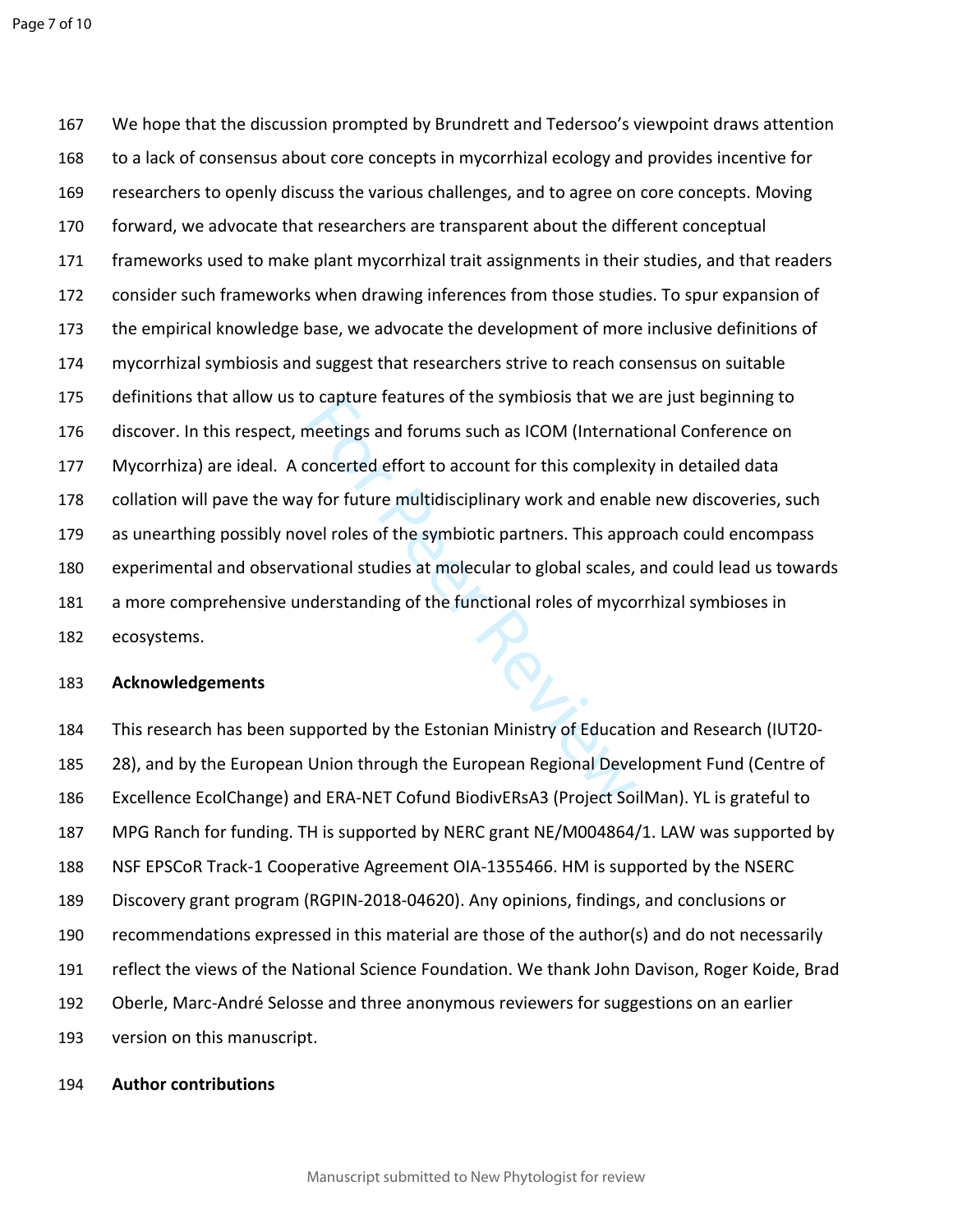CGB and MM wrote the first draft, and all authors significantly contributed to revisions.

**References**

- **APG**. **2016**. An update of the Angiosperm Phylogeny Group classification for the orders and
- families of flowering plants: APG IV. *Botanical Journal of the Linnean Society* **181**: 1–20.
- **Brundrett MC**. **2002**. Coevolution of roots and mycorrhizas of land plants. *New Phytol.* **154**: 275–304.
- orrhizal associations and other means of nu<br>diversity of host plants by resolving conflicti<br>s of diagnosis. *Plant and Soil* **320**: 37–77.<br>**2019**. Misdiagnosis of mycorrhizas and inap<br>clusions. *New Phytol.* **221(1)**: 18–2 **Brundrett MC**. **2009**. Mycorrhizal associations and other means of nutrition of vascular plants :
- understanding the global diversity of host plants by resolving conflicting information and
- developing reliable means of diagnosis. *Plant and Soil* **320**: 37–77.
- **Brundrett M, Tedersoo L**. **2019**. Misdiagnosis of mycorrhizas and inappropriate recycling of
- data can lead to false conclusions. *New Phytol.* **221(1)**: 18–24.
- **Bueno CG, Gerz M, Zobel M, Moora M**. **2019**. Conceptual differences lead to divergent trait
- estimates in empirical and taxonomic approaches to plant mycorrhizal trait assignment.
- *Mycorrhiza* **29**: 1–11.
- **Bueno CG, Moora M, Gerz M, Davison J, Öpik M, Pärtel M, Helm A, Ronk A, Kühn I, Zobel M**.
- **2017**. Plant mycorrhizal status, but not type, shifts with latitude and elevation in Europe. *Global*
- *Ecology and Biogeography* **26**: 690–699.
- **Chaudhary V, Rúa M, Antoninka A, Bever J, Cannon J, Craig A, Duchicela J, Frame A, Gardes M,**
- **Gehring C,** *et al.* **2016**. Mycodb, a global database of plant response to mycorrhizal fungi.
- *Scientific Data* **3**: 160028.
- **Correia M, Heleno R, Vargas P, Rodríguez-Echeverría S, Selosse M**. **2018**. Should I stay or
- should I go? Mycorrhizal plants are more likely to invest in long-distance seed dispersal than
- non-mycorrhizal plants. *Ecology Letters* **21**: 683–691.
- **Delavaux CS, Smith-Ramesh LM, Kuebbing SE**. **2017**. Beyond nutrients: a meta-analysis of the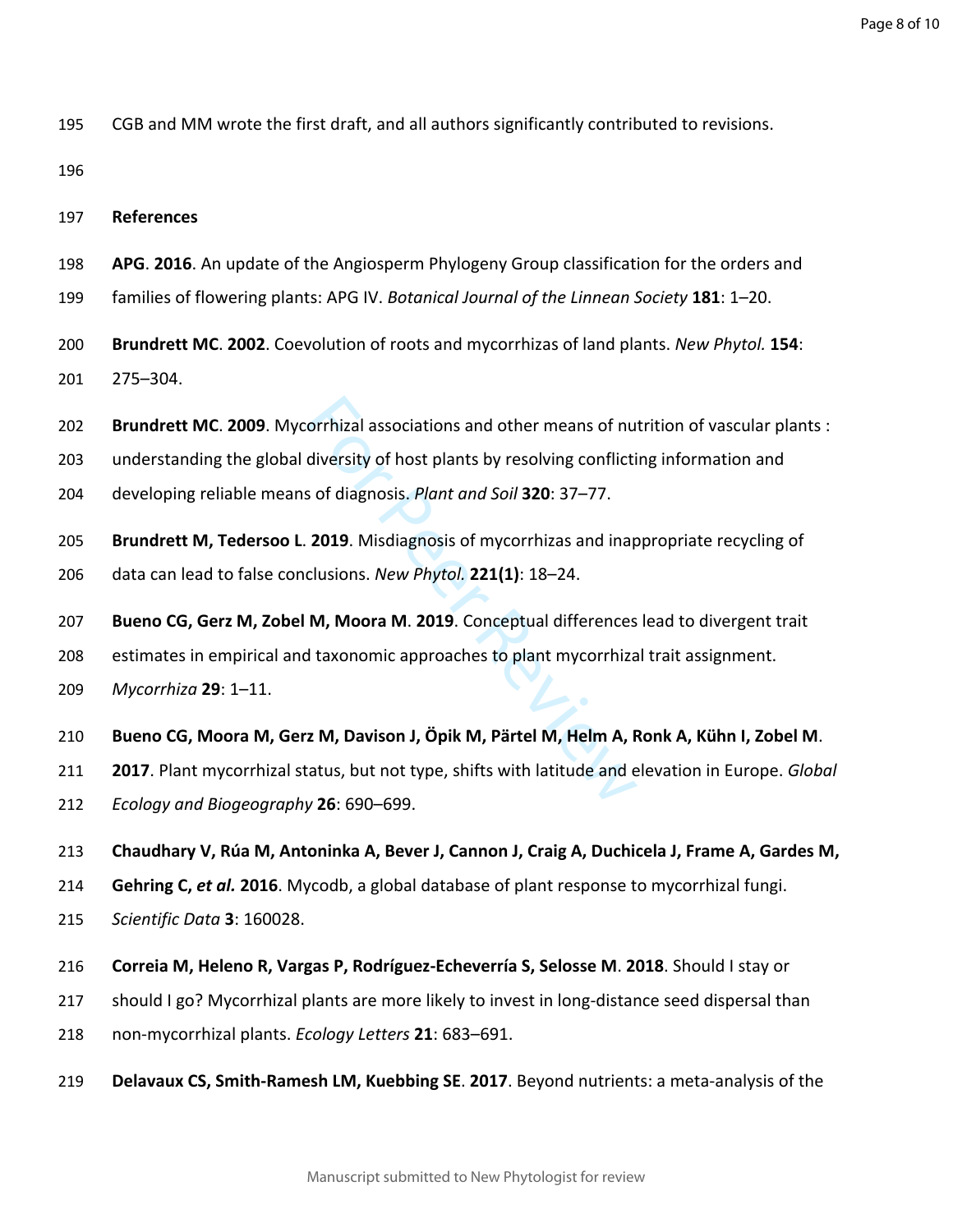- diverse effects of arbuscular mycorrhizal fungi on plants and soils. *Ecology* **98**: 2111–2119.
- **Dickson S**. **2004**. The Arum–Paris continuum of mycorrhizal symbioses. *New Phytologist* **163**: 187–200.
- **Gerz M, Guillermo Bueno C, Ozinga WA, Zobel M, Moora M**. **2018**. Niche differentiation and
- expansion of plant species are associated with mycorrhizal symbiosis (M van der Heijden, Ed.).
- *Journal of Ecology* **106**: 254–264.
- **Hoeksema J, Roy M, Łaska G, Sienkiewicz A, Horning A, Abbott MJ, Mattox J, Tran C**. **2018**.
- Pulsatilla patens (Ranunculaceae), a perennial herb, is ectomycorrhizal in northeastern Poland
- and likely shares ectomycorrhizal fungi with Pinus sylvestris. *Acta Soc Bot Pol* **87**: 3572.
- **Johnson NC, Graham JH**. **2013**. The continuum concept remains a useful framework for
- studying mycorrhizal functioning. *Plant and Soil* **363**: 411–419.
- ulaceae), a perennial herb, is ectomycorrhizz<br>orrhizal fungi with Pinus sylvestris. Acta Soc<br>2013. The continuum concept remains a use<br>tioning. *Plant and Soil* 363: 411–419.<br>Smith FA. 1997. Functioning of mycorrhizal a<br>ti **Johnson NC, Graham JH, Smith FA**. **1997**. Functioning of mycorrhizal associations along the mutualism-parasitism continuum. *New Phytologist* **135**: 575–585.
- **Manjarrez M, Christophersen HM, Smith SE, Smith FA**. **2010**. Cortical colonisation is not an
- absolute requirement for phosphorus transfer to plants in arbuscular mycorrhizas formed by
- Scutellospora calospora in a tomato mutant: evidence from physiology and gene expression.
- *Functional Plant Biology* **37**: 1132–1142.
- **Montero H, Paszkowski U**. **2018**. Arbuscular mycorrhizal phenotyping: the dos and don'ts. *New Phytologist* **in press** .
- **Moora M**. **2014**. Mycorrhizal traits and plant communities: perspectives for integration. *Journal of Vegetation Science* **25**: 1126–1132.
- **Moora M, Öpik M, Sen R, Zobel M**. **2004**. Native arbuscular mycorrhizal fungal communities
- differentially influence the seedling performance of rare and common Pulsatilla species.
- *Functional Ecology* **18**: 554–562.
- **Osborne OG, De-Kayne R, Bidartondo MI, Hutton I, Baker WJ, Turnbull CGN, Savolainen V**.
- **2018**. Arbuscular mycorrhizal fungi promote coexistence and niche divergence of sympatric